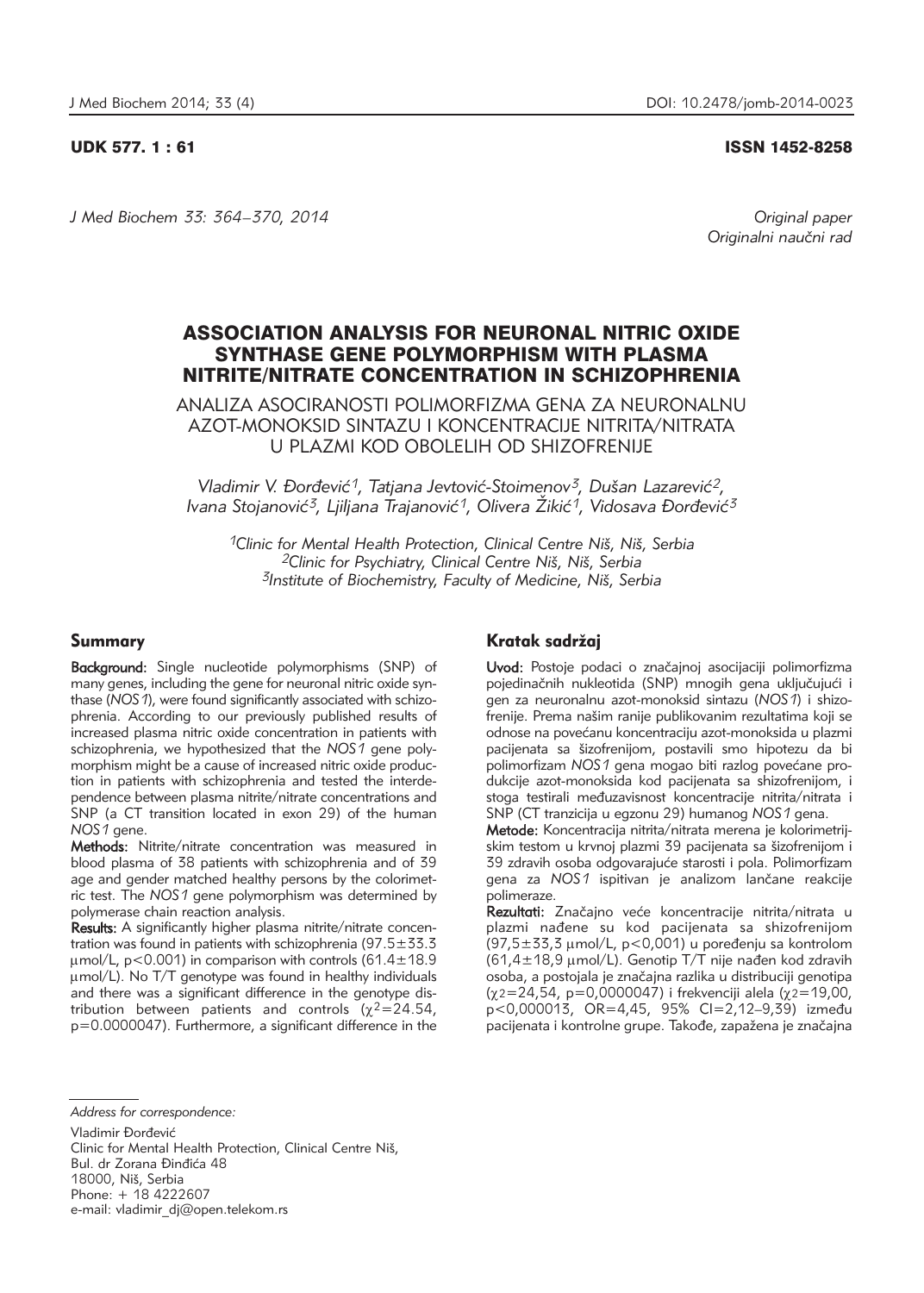allele frequencies between patients and controls ( $\chi^2$ =19.00, p<0.000013, OR=4.45, 95% CI=2.12–9.39) was noted. Also, a significant difference in plasma nitrite/nitrate concentration was observed between patients having the C/T genotype  $(99.97 \pm 33.83 \text{ µmol/L})$  and the corresponding control (C/T) subgroup  $(63.88 \pm 10.26 \,\mu\text{mol/L}, \,\text{p} < 0.01)$ . However, there were no significant differences in nitrite/nitrate concentration between the patient subgroups with different genotypes (C/C, C/T, T/T).

Conclusions: CT transition located in exon 29 of the human *NOS1* gene may be responsible for the increased plasma nitrite/nitrate levels.

**Keywords:** nitrite/nitrate, nitric oxide synthase, single nucleotide polymorphism, CT transition, schizophrenia

## Introduction

Nitric oxide (NO) is one of the most important signaling molecules which regulates a number of cellular events in the cardiovascular, immune and nervous systems. NO regulates five essential processes in the human body including vascular tone, coagulation, inflammation, oxidation and apoptosis, acting as a hormone, neurotransmitter, paracrine messenger, mediator, cytoprotective and cytotoxic molecule. In the central nervous system (CNS), NO acts as the second messenger of the N-methyl-D-aspartate (NMDA) receptor and interacts with both the dopaminergic and the serotonergic systems. Generally, NO activates the receptor soluble guanilate cyclase by binding to it (1), which leads to increased synthesis of the second messenger, cGMP, which in turn activates cGMP-dependent kinases in target cells. Neuronal nitric oxide synthase (NOS1) is connected to NMDA receptors whose activation increases NO production (2). Endogenously produced NO around NMDA synapses reflects the activity of glutamate-mediated neurotransmission (3). In addition, NO is known to have effects on the storage, uptake and/or release of most other neurotransmitters in the CNS including acetylcholine, dopamine, noradrenaline, GABA, taurine and glycine that have all been implicated in schizophrenia (4). Further, NO is a diffusible molecule which may react with extrasynaptic receptors at target cell membranes at a distance from the site of its synthesis (5) and take part in nonsynaptic communication processes. Its production in the CNS is associated with the cognitive function, the induction and maintenance of synaptic plasticity, neural development, regeneration, regulation of gene expression, the control of sleep, appetite, body temperature and neurosecretion (6, 7). As a free radical, NO may have a toxic effect at higher concentrations. The NO-mediated cytotoxicity is due to its conversion into peroxynitrite in a reaction with superoxide. Peroxynitrite can react with a wide range of biological molecules leading to enzyme inhibition and autooxidation of the neurotransmitter dopamine. The chemical interaction of dopamine and its metabolites with NO constitutes a source of neurotoxic molecules of relevance to neu-

razlika u koncentraciji nitrita/nitrata između pacijenata koji su imali C/T genotip  $(99.97 \pm 33.83 \text{ µmol/L})$  i odgovarajuće kontrolne (C/T) podgrupe (63,88 $\pm$ 10,26  $\mu$ mol/L, p<0,01). Međutim, nije bilo značajne razlike u koncentraciji nitrita/nitrata između podgrupa pacijenata sa različitim genotipovima (C/C, C/T, T/T).

Zaključak: CT tranzicija u egzonu 29 humanog NOS1 gena može biti razlog povećanog nivoa nitrita/nitrata u plazmi pacijenata.

Ključne reči: nitriti/nitrati, azot-monoksid sintaza, polimorfizam pojedinačnih nukleotida, CT tranzicija, shizofrenija

ropsychiatric disorders (8). Given the broad range of functions of NO, it seems to be a promising candidate molecule in the pathogenesis of endogenous psychoses, including schizophrenia. This is in accordance with finding of significantly increased plasma NO concentration in patients with schizophrenia in comparison with healthy controls (9).

In the CNS, NO is produced from the amino acid L-arginine by two isoforms of nitric oxide synthase (NOS), by neuronal NOS (NOS1) and by endothelial NOS (NOS3). NOS1 is the major NOS isoform, accounting for about 90% of the overall NO production (10). The second source of NO is NOS3, which may be beneficial in that it protects from cerebral ischemia through vasodilation as well as the inhibition of leukocyte adhesion and platelet aggregation (11). Although endothelium derived NO has been identified as a major player in stroke and ischemia, its role in neuropsychiatric disorders is less clear. Since it is known that the regulation of cerebral blood flow is altered in schizophrenia (12), the influence of NO on this physiological process may be significant.

Schizophrenia has a substantial genetic background, with a heritability of up to 81% (13). Many genes have been examined as candidate genes, but no functional gene variant or mutation have yet been derived from linkage analyses. The analysis of the mini-haplotype of *NOS1* revealed a significant association with schizophrenia, and single-marker association analysis showed that the exon 1c promoter polymorphism was linked to schizophrenia, suggesting that regulatory rather than coding variants of *NOS1* contribute to the genetic risk for schizophrenia (14). In addition, Shinkai et al. (15) showed that the single nucleotide polymorphism (SNP), a CT transition located 276 base pairs (bp) downstream from the translation termination site, identified in exon 29 of the human *NOS1* gene, is significantly associated with schizophrenia, suggesting that the *NOS1* gene may play a role in the pathophysiology of schizophrenia. On the basis of this finding and our results related to the increased plasma NO concentrations in patients with schizophrenia (9) in this study, we report the results of a case–control study performed to examine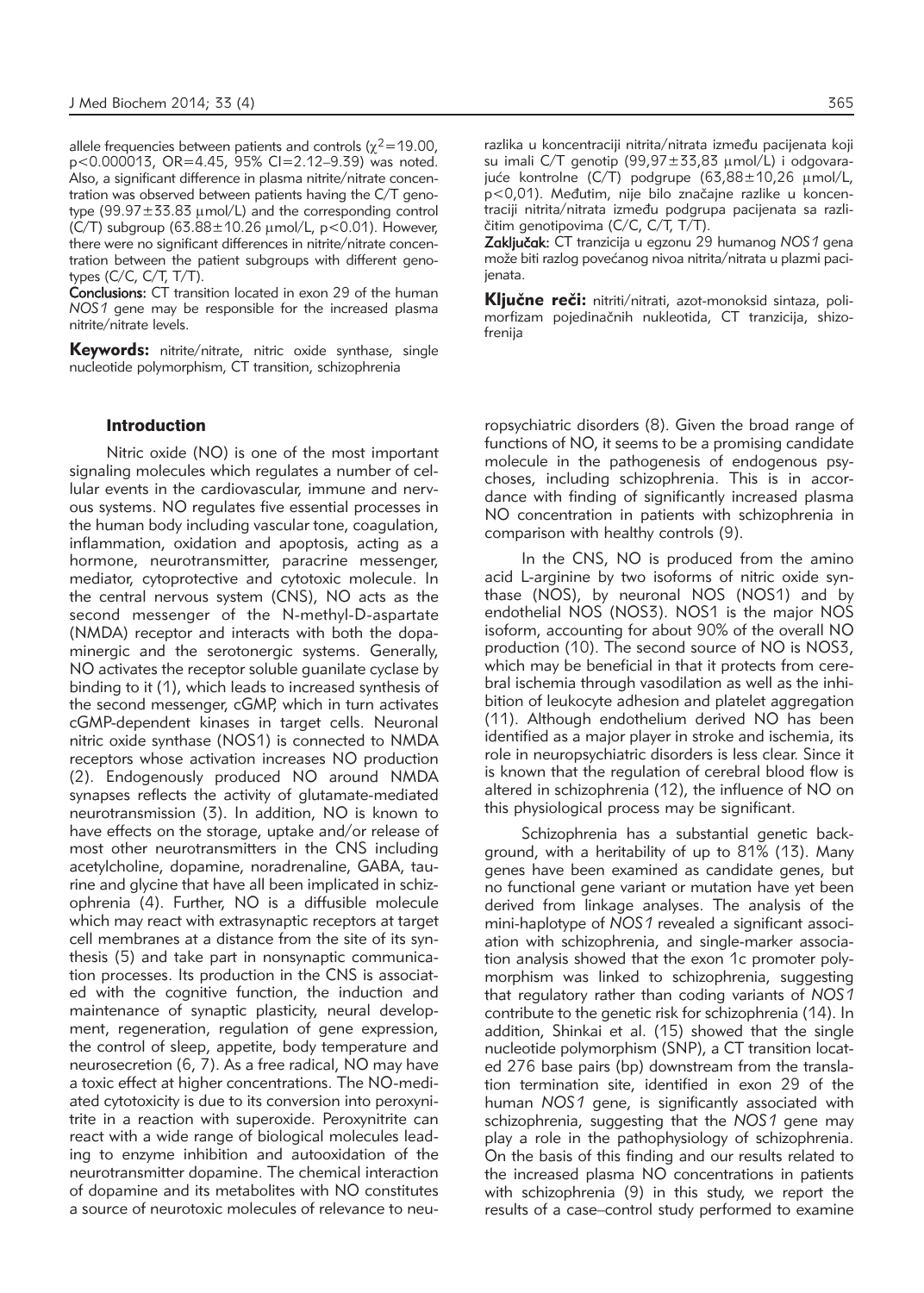if there is any association between the polymorphism C276T and increased plasma NO concentration in schizophrenia.

### Materials and Methods

## *Subjects recruitment and assessment*

This study included 38 patients with schizophrenia (22 males, 16 females, age 32.7±9.4 years, mean±SD) recruited at the Clinic of Psychiatry and the Clinic for Mental Health Protection of the Clinical Centre Niš. Assessment for diagnosis of schizophrenia using the DMS-IV criteria was performed by two psychiatrists with consensus, and was based on crosssectional interviews and case records using the SCID (Structured Clinical Interview for DSM-IV). Disease evaluation and clinical management of patients were performed using the PANSS for scoring positive symptoms, negative symptoms and the general psychopathology scale which presented the structure of clinical disease manifestation. Heredity was present in 15 of the 38 schizophrenics. None of the subjects had significant neurological comorbidity, epilepsy, mental retardation, a history of substance abuse or immune, inflammatory, liver and vascular diseases.

The study also included 39 healthy volunteers (18 males, 21 females, age  $30.9 \pm 6.9$  years, mean±SD) recruited from the medical staff as control subjects. The subjects whose first- and second-degree relatives had a history of schizophrenia or other psychiatric disorders were excluded from the study. The patients and controls were matched according to age, gender, living conditions, living settings and habits.

All the participants in this study were unrelated Serbs originally from the southeast part of Serbia. All the subjects provided written informed consent, and the study was approved by the Clinical Centre Niš Ethics Committee and carried out in accordance with *The Code of Ethics* of the World Medical Association for experiments involving humans.

## *Determination of plasma nitrite/nitrate (NO2* – */NO3* – *) concentration*

Venous blood was collected in two vacutainer tubes containing potassium EDTA as an anticoagulant. From one tube series, plasma samples were separated and stored at –20 °C until the measurement of  $NO<sub>2</sub><sup>-</sup>/NO<sub>3</sub><sup>-</sup>$ . The concentrations of  $NO<sub>2</sub><sup>-</sup>/NO<sub>3</sub>$ were measured using the modified cadmium-reduction method of Navaro-Gonzalvez et al. (16) based on the Griss reaction.

## *Genetic analysis*

The second series of EDTA tubes was used for DNA extraction from peripheral leukocytes, which was performed using a commercial kit (Fermentas Thermo Fischer Scientific Inc). The region of interest was amplified by the polymerase chain reaction (PCR) in a total volume of  $25 \mu L$  solution containing 12.5 µL Kappa Mix (buffer, MgCl<sub>2</sub>, dNTP, TaqPolimerase in  $0.5 \mu L$  each), 10 pmol of the primers for the amplification of the  $NOS1$  gene sequence,  $1 \mu L$  of isolated DNA and ultra distillated water up to  $25 \mu L$ . The primers used were: 5'-ACTCCTTGAGTTTTCCTGCT-GCGATG-3' and 5'-CCATGTTCCAGTGGTTTCATG-CACAC-3' (15). The conditions for amplification were as follows: 94 °C for 1 min, 94 °C for 30" (35x), 55 °C for 30'' (35x), 72 °C for 1 min (35x), 72 °C for 7 min Tag polymerase, 94 °C for 5 min, 94 °C for 1 min, 57 °C for 1 min, and 72 °C for 1 min. After that, the digestion of PCR products was performed by the restriction enzyme Eco72I (Fermentas, Thermo Fischer Scientific Inc), according to the instructions of the manufacturer. Electrophoretic separation of the DNA fragments obtained on 3% agarose gels stained with ethidium bromide to detect (the bands) CT transition located 276 base pairs (bp) downstream from the translation termination site in exon 29 of the human *NOS1* gene was evaluated. The polymorphism showed a biallelic system, C/T. The C allele showed DNA fragments of 100 bp and 28 bp, Tallele (homozygous) PCR products showed only one DNA fragment of 128 bp, whereas heterozygous C/T showed three fragments of 128 bp, 100 bp and 28 bp.

#### *Statistical analysis*

Data analysis was performed using SigmaStat and StatCalc computer programs. The differences in NO<sub>2</sub><sup>-</sup>/NO<sub>3</sub><sup>-</sup> concentrations between the groups were tested by the One Way Analysis of Variance. The differences in the allele and genotype frequency distribution between the patients and controls were evaluated by  $\chi^2$  test and Allelic wise association test.

## Results

The mean plasma  $NO_2^-/NO_3^-$  concentration was significantly higher in patients with schizophrenia

Table I Demographic characteristics and plasma NO<sup>2-</sup>/ NO3*–* concentrations in patients with schizophrenia and healthy controls.

|                          | Control      | Schizophrenia  |
|--------------------------|--------------|----------------|
| Total (n)                | 39           | 38             |
| Male/female (n)          | 18/21        | 22/16          |
| Age (years)              | $30.9 + 6.9$ | $32.7 + 9.4$   |
| Heredity $(+/-)$         |              | 15/23          |
| $NO_2^-/NO_5^-$ (µmol/L) | $614 + 189$  | $97.5 + 33.3*$ |

\* - p<0.001 vs. Controls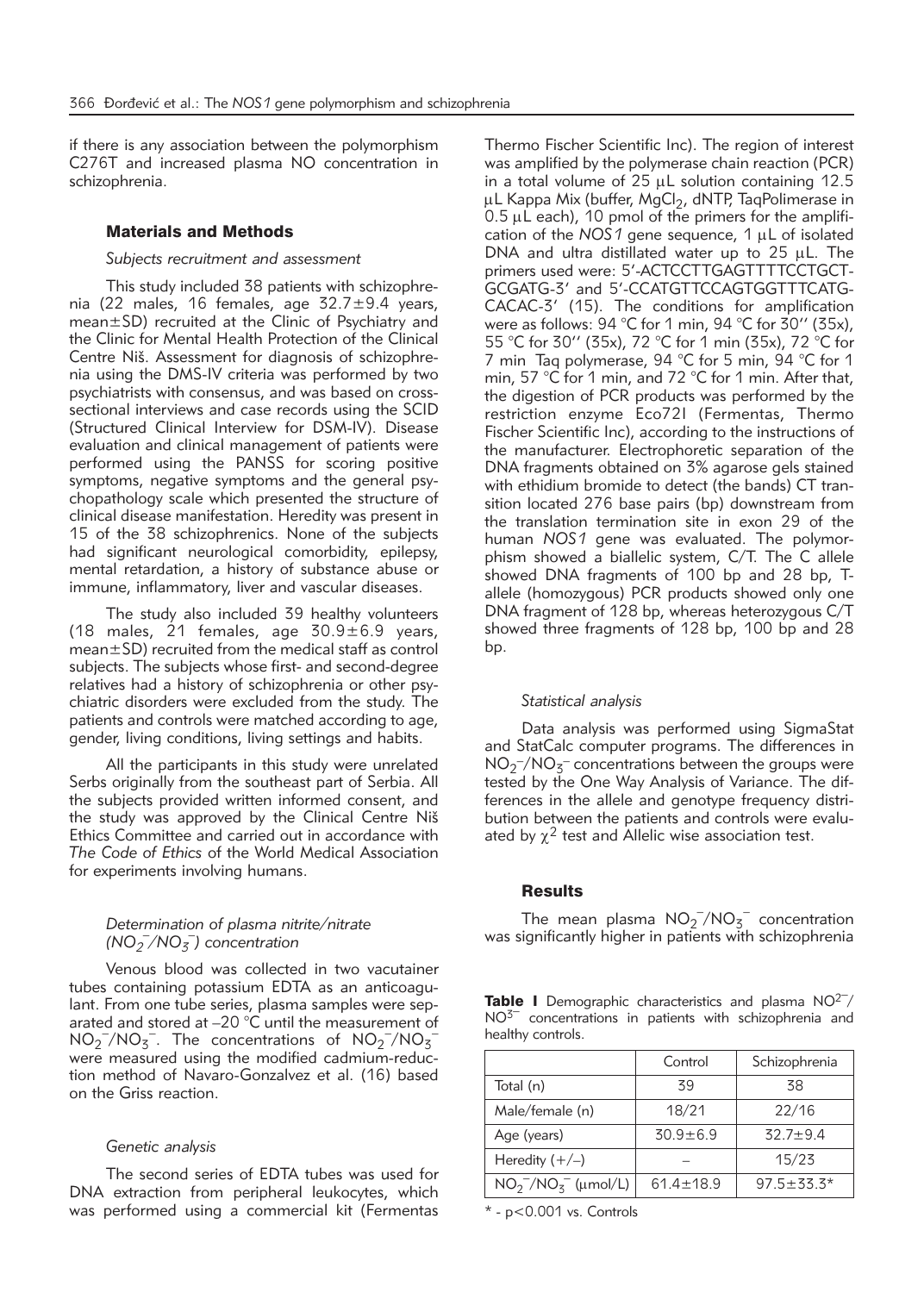Table II Genotype distribution of C/T in exon 29 of the *NOS1* gene in patients with schizophrenia and controls.

| Group         | C/C          | C/T                     |                          |
|---------------|--------------|-------------------------|--------------------------|
| Control       |              | 19 (48.7%)   20 (51.3%) |                          |
| Schizophrenia | $2(5.3\%)**$ |                         | 26 (68.4%)   10 (26.3%)* |

 $\chi^2$ =24.54, p=0.00000470 between the groups

 $x^2 = 11.64$ , p=0.0004309 vs. Controls

 $*_{y^2}$ =18.09, p=0.0000211, OR=0.06, 95%  $\widetilde{C}$ I=0.01–0.30 vs. Controls

Table III Allele frequencies of C/T in exon 29 of the *NOS1* gene in patients with schizophrenia and controls.

| Group         |            |             |
|---------------|------------|-------------|
| Control       | 58 (74.4%) | 20 (25.6%)  |
| Schizophrenia | 30 (39.5%) | 46 (60.5%)* |

 $x^2$  = 19.00, p=0.000013, OR=4.45, 95% CI=2.12-9.39 vs. Controls

Table IV Genotype distribution of C/T in exon 29 of the *NOS1* gene according to the sex of the studied individuals.

| Group         | Sex | C/C           | C/T        | T/T                        |
|---------------|-----|---------------|------------|----------------------------|
| Control       | m   | $9(23.1\%)*$  | 9(23.1%)   |                            |
|               |     | $10(25.6%)**$ | 11 (28.2%) |                            |
| Schizophrenia | m   | 2(5.3%)       | 15 (39.5%) | $5(13.2\%)***$             |
|               |     |               |            | $11(28.9\%)$ 5 (13.2%)**** |

 $*$   $\gamma^2$ =8.10, p=0.0055935 vs. shizophrenic males

\*\*  $\gamma^2$ =10.16, p=0.0017253 vs. schizophrenic females

\*\*\*  $\chi^2$ =4.56, p=0.0400208 vs. control males

\*\*\*\*  $\chi^2 = 5.54$ , p=0.0478424 vs. control females

Table V Plasma NO<sup>2-</sup>/NO<sup>3-</sup> concentrations in patients with schizophrenia and controls with different genotypes.

| $NO2-/NO3-$<br>$\mu \sim 1/L$                                                        | C/C | C/T | T/T |
|--------------------------------------------------------------------------------------|-----|-----|-----|
| Control group   69.64±9.09   63.88±10.26                                             |     |     |     |
| $ $ Schizophrenia $ _{84.80\pm35.80} _{99.97\pm33.83}$ $ _{88.17\pm29.37} $<br>group |     |     |     |

 $A - p < 0.01$  vs. Controls

 $(97.5\pm33.3 \text{ \mu mol/L}$ , p<0.001) in comparison with healthy controls (61.4±18.9 µmol/L) (Table I). No significant difference was found between the patient groups with positive and negative heredity, between patients with different PANSS scores or between patients treated with the first generation antipsychotics and second generation antipsychotics, respectively.

The genotype distribution (C/C, C/T, T/T) in exon 29 of human *NOS1* (*Table II*) showed a significant difference between patients and controls  $(x^2=24.54, p=0.0000047)$ . Heterozygous C/T (68.4%) was predominant in the patient group. The genotype T/T was present in 26.3% and homozygous C/C in only 5.35% of the patients. Homozygous T/T was not observed in the healthy controls, while the genotype C/C (48.7%) and heterozygous C/T (51.3%) were found in similar percentages. Significantly higher frequency of the T/T genotype  $(x^2=11.64, p=0.0004309)$  and significantly lower frequency of the C/C genotype ( $\chi^2$ =18.09, p=0.0000211, OR=0.06, 95% CI=0.01–0.30) were found in the patient group in comparison with controls. Furthermore, there was a significant difference in allele frequencies between the patients and controls ( $\chi^2$ =19.00, p=0.000013, OR=4.45, 95% CI=2.12–9.39) (*Table III*). In the healthy controls, the genotypes C/C and C/T showed similar distribution in females and males. The C/C genotype was not noted in schizophrenic females, while the T/T genotype was equally present in males and females (*Table IV*). Significantly higher frequency of the C/C genotype was found in control males ( $\chi^2$ =8.10, p=0.0055935) and females ( $\chi^2$ =10.16, p=0.0017253; Fisher exact test) compared to the schizophrenic ones. T allele is present in a significantly higher percentage in patient males and females than in the corresponding groups of controls  $(\chi^2=8.10, \text{ p}=0.0044260, \text{ OR}=\text{3.95},$ 95% CI=1.37–11.64, and χ<sup>2</sup>=13.41, p=0.0002498,<br>OR=6.58, 95% CI=2.08–21.57, respectively; Mantel- Haeszel). Allele frequencies were also tested by the Allelic wise association test showing  $\chi^2$ =0.51789, df=1. Although all the patient subgroups with different genotypes showed higher  $NO_2^-/NO_5^-$  levels, a significant difference was found only between the patients with the C/T genotype  $(99.9 \pm 33.83 \mu$  mol/L) and the corresponding control (C/T) subgroup  $(63.88 \pm 10.26 \mu \text{mol/L}, p < 0.01)$ . However, there was no significant difference in  $NO_2^-/NO_3^-$  values between the patient subgroups with different genotypes (*Table V*), or between the groups with different alleles.

## **Discussion**

Despite the intensive research being conducted to identify specific biological markers of schizophrenia, no unique or indicative marker of this disease has been recognized. A substantial amount of data suggested NO as a promising molecule, because many processes in the brain are linked to this signaling molecule. Many research results, including our own, showed that the metabolism of NO is strongly disturbed in patients with schizophrenia. However, the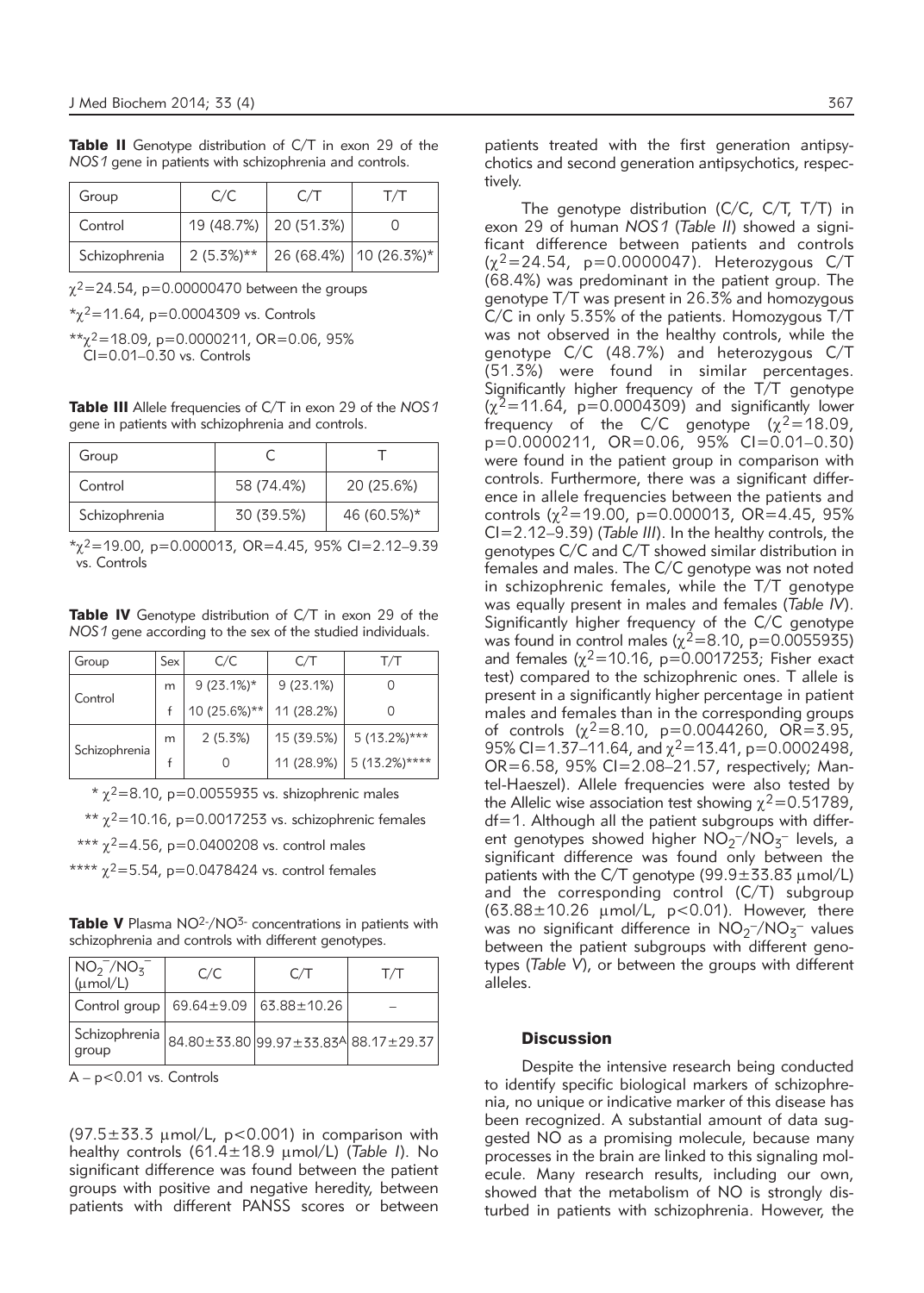results related to NO in schizophrenia have been inconsistent. Ramirez et al. (17) reported diminished levels of the NO metabolites, nitrite and nitrate, in the CSF of schizophrenics, suggesting that, in the brain, there was a reduction of NO formation in schizophrenia. Decreased levels of the NO metabolites were found in the plasma and polymorphonuclear blood cells of schizophrenics. On the other hand, increased NO levels were reported in plasma, serum, erythrocytes and some brain regions (4).

A highly significant increase in plasma NO metabolites that we found in schizophrenics in repeated studies suggests that NO may exert toxic effects (18–21). But, the reason for this increased NO production stays unclear. Shinkai et al. (15) showed that there was a significant association between the presence of schizophrenia in the Japanese and a single nucleotide polymorphism on chromosome 12q24 (C→T transition located 276 base pairs downstream from the translation termination site). According to their hypothesis, the *NOS1* gene may play a role in the pathophysiology of schizophrenia, despite the fact that this variant is located in the 3'-untranslated region of exon 29 and does not result in amino acid substitution. A noncoding alteration may affect splicing, transcription, the efficiency of translation and protein sequence, as well as mRNA transcript generation, stability, processing or subcellular targeting. Also, the 3'- UTR of exon 29 has been shown to affect the function of NOS1 mRNA (22). So, the above mentioned polymorphism may affect the function of the *NOS1* gene via NOS1 mRNA diversity.

Although our study was limited by the small number of patients with schizophrenia, we also noted a significant association of the T/T genotype frequency in exon 29 of *NOS1* with schizophrenia. It is present in more than one fourth of the patients. Furthermore, none of the healthy controls had homozygous T/T, and this might be a consequence of the small number of patients. In addition, no significant differences were found between the concentrations of nitric oxide metabolites in patients with different genotypes (C/C, C/T, T/T). However, the significant difference in NO concentration between the patient group with the C/T genotype and the corresponding control group suggests that T allele may be responsible for an increased NO concentration in the patient group. According to the findings of Silberberg et al. (23), the overexpression of specific NOS1 isoforms ('NOS1\_1d' and 'NOS1\_1f'), which is unique to schizophrenia, may be responsible for the increased NO production. The studies related to the *NOS1* polymorphism in the drug-treated patients with schizophrenia who developed tardive dyskinesia did not find any support in genetic analyses (24, 25). Okumura et al. (26) could not replicate the association between seven SNPs in *NOS1* and schizophrenia found in several previously reported studies. However, two independent studies that analyzed SNP within the

CAPON (the carboxyl-terminal PDZ-ligand of *NOS1*) provided evidence of significant linkage disequilibrium in schizophrenia (27, 28).

In the genome-wide association study (GWAS) on schizophrenia (29), a UK-sample of 479 cases with schizophrenia was genotyped in comparison to control subjects with follow up of 12 putative loci in international replication sets of approximately 15,000 cases and controls. In these cohorts and a combined bipolar and schizophrenia UK-sample, six SNPs (including rs6490121 at the *NOS1* locus) supported the association, with the strongest evidence for SNPmarker rs1344706 at the zinc finger *ZNF804A* locus on chromosome 2q32.1. Schanze et al. (30) attempted replication of these findings in a German population of 2,154 individuals (632 with affective disorders, 937 with schizophrenia, and 585 controls), but found none of the GWAS risk alleles significantly associated with psychosis.

Having in mind that increased serum concentrations of interleukin-6 (IL-6), IL-6 receptor (IL-6R), IL-1R antagonist (IL-1RA) and IL-2R were observed in patients with schizophrenia (31), another source of increased NO production may be immune and inflammatory cells. Thus, oxidative stress mediated by active nitrogen species as well as oxygen species released from inflammatory cells may be involved in the pathophysiology of schizophrenia. Increasing evidence suggests the existence of oxidative stress in schizophrenia as a consequence of altered both enzymatic and nonenzymatic antioxidants in chronic and drug-naïve patients (32–35). An upregulated production of NO by reactive astrocytes was demonstrated in Alzheimer's disease of humans (36) and in an animal model of Alzheimer's disease (37). In mice lacking *NOS1,* the process of demyelination is greatly prevented (38), and *NOS1* knockout mice show a lack of phencyclidine-induced effects (an animal model of schizophrenia) (39). All these findings support the hypothesis that *NOS1* plays an important role in both neurodegeneration and schizophrenic psychosis and further studies are needed to identify the precise mechanism of its action.

In conclusion, our results confirm the association of *NOS1* gene polymorphism with schizophrenia and suggest that T allele may be responsible for the significant increase in patient plasma NO concentrations.

*Acknowledgements.* This work was financially supported by the Ministry of Science and Technological Development of Serbia (Project III41018). English language was restyled by Ljiljana Markovic, senior lecturer, English Department, Faculty of Philosophy, University of Niš.

## Conflict of interest statement

The authors stated that they have no conflicts of interest regarding the publication of this article.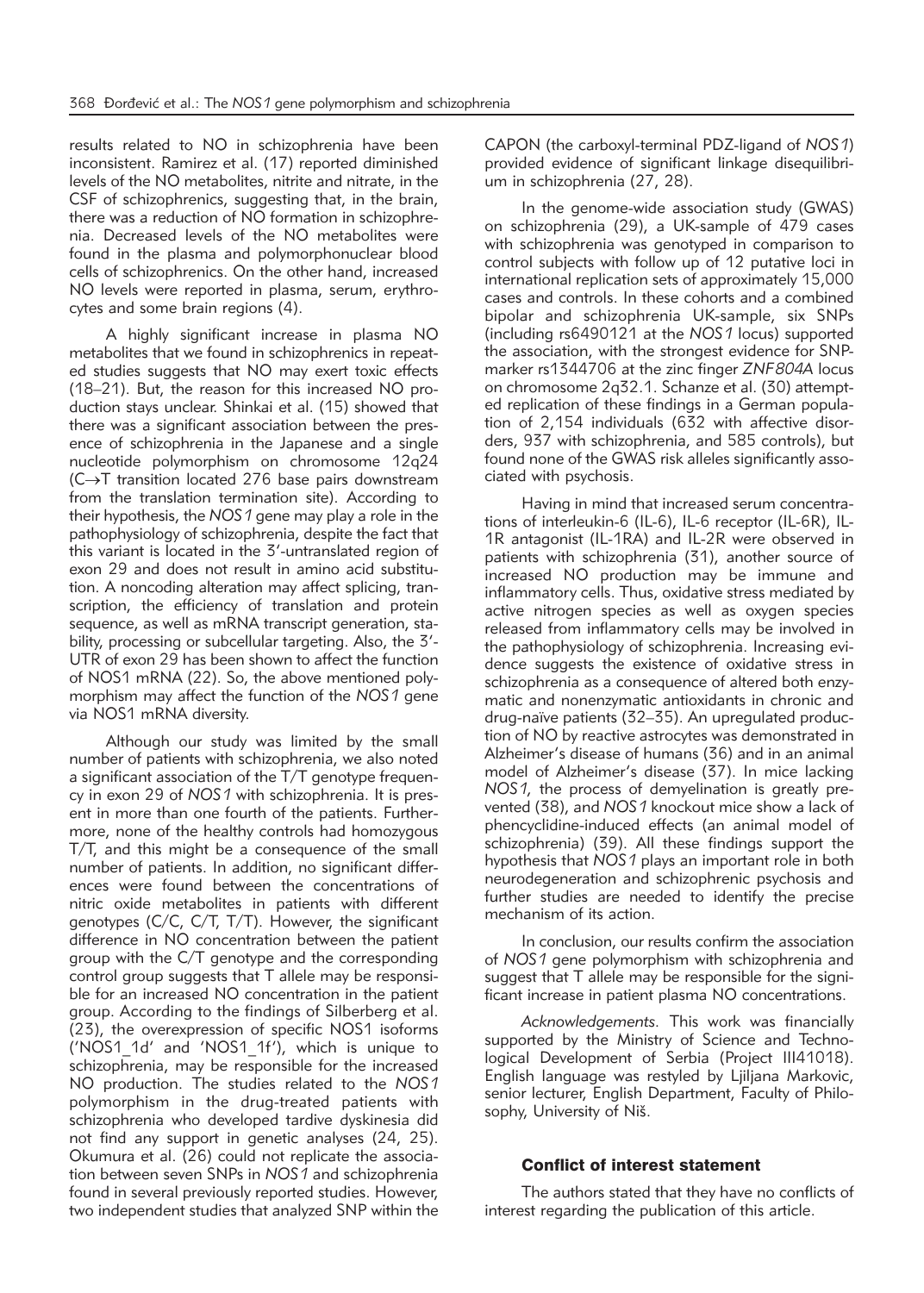## **References**

- 1. Russwurm M, Koesling D. Guanyl cyclase: NO hits its target. Biochem Soc Symp 2004; 71: 51–63.
- 2. Brenman FE, Bredt DS. Synaptic signaling by nitric oxide. Curr Opin Neurobiol 1997; 7: 4–8.
- 3. Akyol O, Zoroglu SS, Armutcu F, Sahin S, Gurel A. Nitric oxide as a physiopathological factor in neuropsychiatric disorders. In vivo 2004; 18: 77–90.
- 4. Bernstein H-G, Bogerts B, Keilhoff G. The many faces of nitric oxide in schizophrenia. A review. Schizophrenia Res 2005; 78: 69–86.
- 5. Kiss JP, Vizi ES. Nitric oxide: A novel link between synaptic and nonsynaptic transmission. Trends Neurosci 2001;  $24: 1 - 5$ .
- 6. Guix FX, Uribesalgo I, Coma M, Munoz FJ. The physio logy and pathophysiology of nitric oxide in the brain. Prog Neurobiol 2005; 76: 26–52.
- 7. Rivier C. Role of gaseous neurotransmitters in the hypothalamic-pituitary-adrenal axis. Ann NY Acad Sci 2001; 933: 54–64.
- 8. Antunes F, Nunes C, Laranjinha J, Cadenas E. Redox interaction of nitric oxide with dopamine and its derivatives. Toxicology 2005; 208: 207–12.
- 9. Đorđević VV, Stojanović I, Stanković-Ferlež D, Ristić T, Lazarević D, Ćosić V, Đorđević BV. Plasma nitrite/nitrate concentrations in patients with schizophrenia. Clin Chem Lab Med 2010; 48 (1): 89–94.
- 10. Hara H, Waeber PL, Huang PL, Fujii M, Fishman MC, Moskowitz MA. Brain distribution of nitric oxide synthase in neuronal and endothelial cells of nitric oxide synthase mutant mice using  $[{}^{3}H]$ -L-N<sup>o</sup>-nitro-arginine autoradiography. Neuroscience 1996; 75: 81–90.
- 11. Endres M, Laufs U, Liao JK, Moskowitz MA. Targeting eNOS for stroke protection. Trends Neurosci 2004; 27: 3–9.
- 12. Andreasen NC, Rezai K, Alliger R, Swayzell VW, Flaum M, Kirchner P, et al. Hypofrontality in neuroleptic-naïve patients and in patients with chronic schizophrenia. Assessment with Xenon-1333 single-photon emission computed tomography and the Tower of London. Arch Gen Psychiatry 1992; 49: 43–58.
- 13. Sullivan PF, Kendler KS, Neale MC. Schizophrenia as a complex trait: Evidence from a meta-analysis of twin studies. Arch Gen Psychiatry 2003; 60: 87–92.
- 14. Reif A, Herterich S, Strobel A, Ehlis AC, Saur D, Jacob CP, et al. A neuronal nitric oxide synthase (*NOS-I*) haplotype associated with schizophrenia modifies prefrontal cortex function. Mol Psychiatry 2006; 11: 286–300.
- 15. Shinkai T, Ohmori O, Hori H, Nakamura J. Allelic association of the neuronal nitric oxyde synthase (NOS1) gene with schizophrenia. Mol Psychiatry 2002; 7: 60–3.
- 16. Navarro-Gonzalvez JA, Garcia-Benayas C, Arenas J. Semiautomated measurement of nitrate in biological fluids. Clin Chem 1998; 44: 79–81.
- 17. Ramirez J, Garnica R, Boll M-C, Montes S, Rios C. Low concentration of nitrite and nitrate in cerebrospinal fluid

from schizophrenic patients; a pilot study. Schizophr Res 2004; 86: 57–61.

- 18. Blaise GA, Gauvin D, Gangal M, Authier S. Nitric oxide, cell signaling and cell death. Toxicology 2005; 208: 77–92.
- 19. Bredt DS, Snyder SH. Nitric oxide, a novel neuronal messenger. Neuron 1992; 8: 3–11.
- 20. Calabrese V, Mancuso C, Calvani M, Rizzarelli E, Butterfield DA, Stella AMG. Nitric oxide in the central nervous system: neuroprotection versus neurotoxicity. Nature Rev 2007; 8: 66–75.
- 21. Nathan C, Xie QW. Nitric oxide synthases: roles, tolls and controls. Cell 1994; 78: 5–8.
- 22. Wang Y, Newton DC, Marsden PA. Neuronal NOS: gene structure, mRNA diversity, and functional relevance. Crit Rev Neurobiol 1999; 13: 21–43.
- 23. Silberberg G, Ben-Shachar D, Navon R. Genetic analysis of nitric oxide synthase 1 variants in schizophrenia and bipolar disorder. Am J Med Genet B Neuropsychiatr Genet 2010; 153B (7): 18–28.
- 24. Shinkai T, Ohmori O, Matsumoto C, Hori H, Kennedy JL, Nakamura J. Genetic association analysis of neuronal nitric oxide gene polymorphism with tardive dyskinesia. Neuromolec Med 2004; 5: 63–70.
- 25. Wang YC, Liou YJ, Liao DL, Bai YM, Lin C, Yu S, et al. Association analysis of a neural nitric oxide synthase gene polymorphism and antipsychotics-induced tardive dyskinesia in Chinese schizophrenic patients. J Neural Transm 2004; 111: 3–9.
- 26. Okumura T, Okochi T, Kishi T, Ikeda M, Kitajima T, Yamanouchi Y, et al. No association between polymorphisms of neuronal oxide synthase 1 gene (NOS1) and schizophrenia in a Japanese population. Neuromolecular Med 2009; 11 (2): 3–7.
- 27. Brzustowicz LM, Siomne J, Mohseni P, Hayter JE, Hodgkinson KA, Chow EW, et al. Linkage disequilibrium mapping of schizophrenia susceptibility to the CAPON region of chromosome 1q22. Am J Hum Genet 2004; 74: 57–63.
- 28. Zheng Y, Li H, Quin W, Duan Y, Li C, Zhang J, et al. Association of the carboxyl-terminal PDZ ligand of the neuronal nitric oxide synthase gene with schizophrenia in the Chinese Han population. Biochem Biophys Res Commun 2005; 328: 809–15.
- 29. O'Donovan MC, Craddock N, Norton N, Williams H, Peirce T, Moskvina V, et al. Molecular genetics of schizophrenia collaboration. Identification of loci associated with schizophrenia by genome-wide association and follow-up. Nat Genet 2008; 40: 3–5.
- 30. Schanze D, Ekici AB, Gawlik M, Pfuhlmann B, Reis A, Stöber G. Evaluation of risk loci for schizophrenia derived from Genome-Wide Association Studies in a German population. Am J Med Genet Part B 2011; 156: 198–203.
- 31. Lin A, Kenis G, Bignotti S, Tura GJ, De Jong R, Bosmans E, et al. The inflammatory response system in treatment-